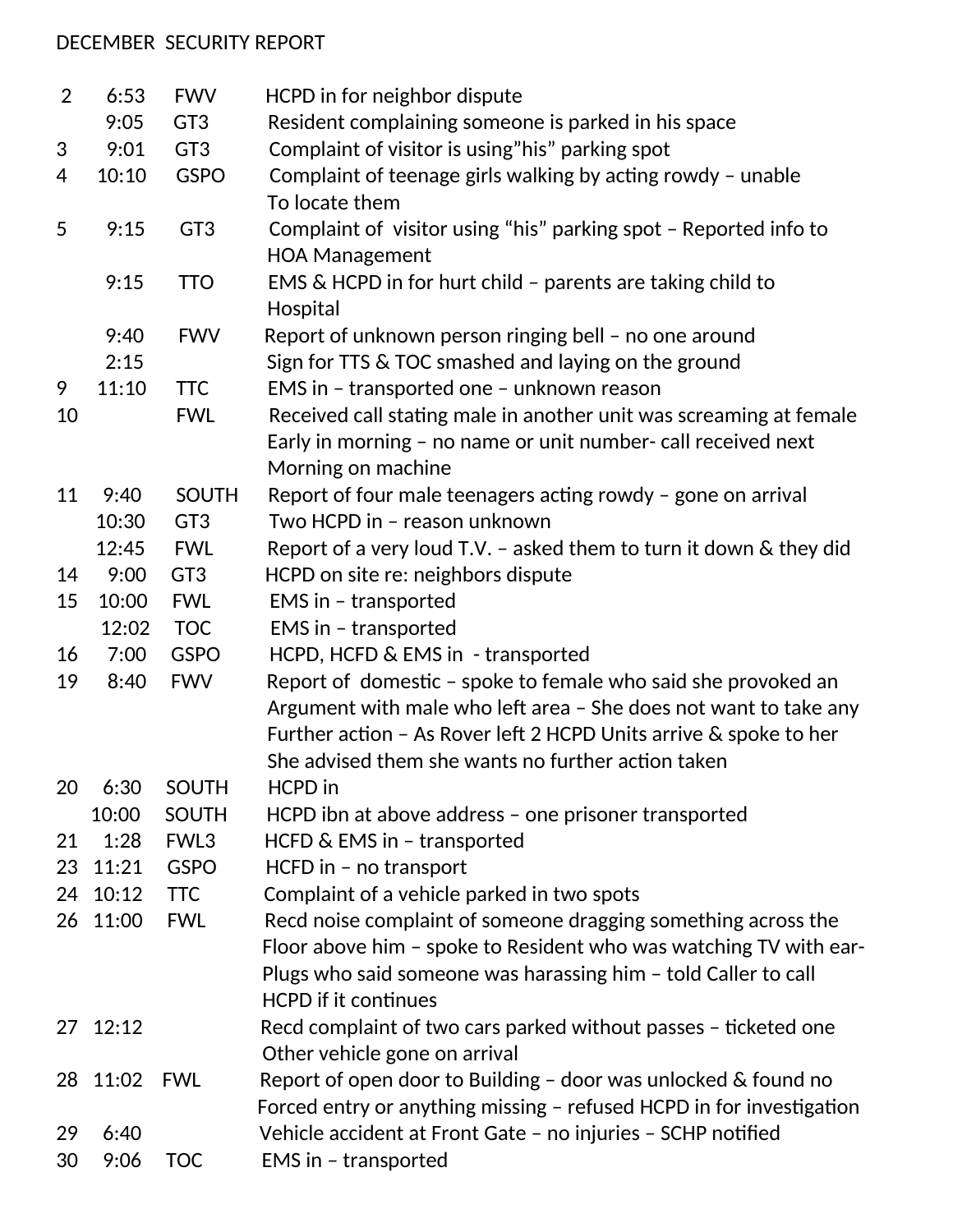- 
- 31 7:20 EAST HCPD in for missing dog recovered<br>11:20 OEE Complaint of dog barking Owner ha Complaint of dog barking - Owner had taken dog in on my arrival